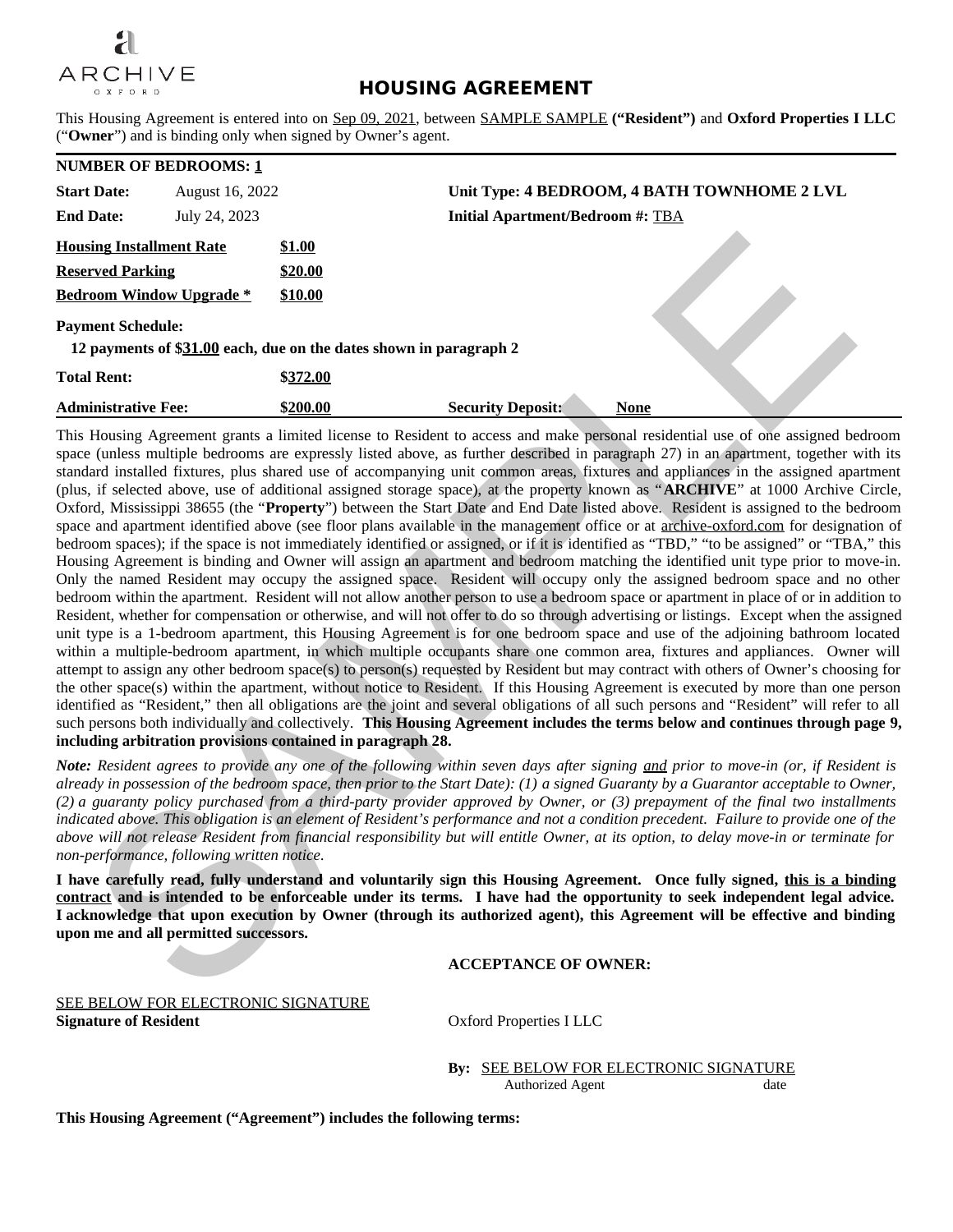- **1. Term**. Resident will have access to the Property and the assigned bedroom space and apartment as of 1:00 pm on the Start Date, and this access will end as of 12:00 Noon on the End Date (the "**Term**"), unless early arrival or late departure is approved by Owner in writing, at additional cost to the Resident.
- **2. Payment.** Resident accepts financial responsibility for the full Term of the Agreement, regardless of whether the assigned bedroom space is occupied for the duration of the full Term or at all. Resident agrees to make full and prompt payment to Owner according to the payment schedule specified below, without demand of Owner, together with all additional charges or fees applicable under this Agreement. **The Total Rent stated above is a fixed price for the entire Term and is payable in equal installments for convenience; there is no proration or adjustment for any partial month of occupancy.** Payment may be made by personal check, money order or cashier's check, or in Owner's discretion by credit card, check card, electronic check, or by direct bank transfer, provided that Owner reserves the right to charge processing fees as appropriate for such payment methods. Cash will not be accepted. If any payment is returned unpaid, Owner may require Resident to make future payments by certified funds. Payment (including by mail) is deemed made only when actually received by Owner or its agent, subject to clearance of funds. Resident's payment obligation is a promise by Resident which is independent from all of Owner's and its agent's promises, duties and obligations. To cover Owner's added costs for late payment, each payment will be increased by **\$30** as a late charge if not received by the close of business within two calendar days after the date due and will be increased by an additional **\$5 per day** thereafter until paid in full, with a maximum late charge of \$155 for any single unpaid installment. At Owner's option and without notice to Resident, any amounts owed by Resident, including but not limited to late charges, returned check fees, utility overages, damage or replacement costs, and any amount owed by Resident to Owner under a separate agreement, will be considered Rent under the terms of this Agreement. In the event any payment is past due, Owner may take legal action for possession and payment. To cover Owner's added costs for processing of payments that are dishonored or returned due to insufficient funds, each such payment will be increased by \$30 as a returned payment charge and will not be considered paid until valid payment has been received. Payment should be mailed or delivered to **ARCHIVE, 1000 Archive Circle, Oxford, MS 38655**. Acceptance by Owner of any payment shall not constitute a waiver of Owner's right to terminate this Agreement and/or claim any damages. Unpaid charges past due more than 30 days will also bear additional interest at 12% per annum, as allowed by law, from such date through the date of payment in full. By and the matterial process that over the control and other than the comparison and the control and the control and the control and the control and the control and the control and the control and the control and the cont

Payment will be due without proration as follows:

| $1st$ day of August 2022              | \$31.00 | 1 <sup>st</sup> day of February 2023 | \$31.00 |
|---------------------------------------|---------|--------------------------------------|---------|
| 1 <sup>st</sup> day of September 2022 | \$31.00 | 1 <sup>st</sup> day of March 2023    | \$31.00 |
| 1 <sup>st</sup> day of October 2022   | \$31.00 | 1 <sup>st</sup> day of April 2023    | \$31.00 |
| 1 <sup>st</sup> day of November 2022  | \$31.00 | $1st$ day of May 2023                | \$31.00 |
| 1 <sup>st</sup> day of December 2022  | \$31.00 | $1st$ day of June 2023               | \$31.00 |
| $1st$ day of January 2023             | \$31.00 | $1st$ day of July 2023               | \$31.00 |

- **3. Owner; Owner; Agent.** The owner of the Property is Oxford Properties I, LLC. Owner has appointed The Scion Group LLC ("Manager") as its property management agent, authorized to act on behalf of Owner. Written correspondence to any of the above should be directed to: **1000 Archive Circle, Oxford, MS 38655**.
- **4. Assignments.** Apartment and bedroom space assignments are made, and may be changed, only by Owner or its agent. **Change requested by Resident:** Resident may request to change assignments to a different apartment. Such change requests by the Resident are only effective upon written approval by Owner in its discretion, subject to the following preconditions: (a) Resident must be in good standing under the Housing Agreement; (b) Resident must prepay a \$200 reassignment fee (refunded if the request is declined); (c) Resident and Owner must sign a written confirmation of the change in assignment, including Resident's agreement to pay the prevailing rate for the new assignment, pro-rated to the date scheduled for relocation; and (d) relocation must be completed within 48 hours or charges will apply on both spaces. **Change by Owner:** Owner reserves the right to relocate Resident to another equivalent bedroom space or apartment at the Property for any reason (*e.g.,* roommate conflict, urgent maintenance, etc.) upon at least three days' notice. In such case, if the new Owner-assigned space carries a lower rate, Resident's charges will be pro-rated and reduced accordingly; if the new Owner-assigned space carries a higher rate, Resident will continue to pay the rate under this Agreement and will not be charged the higher rate. Failure to relocate within the time provided by Owner will be considered a material breach and may also result in charges applying for both spaces.
- **5. Termination; Subletting/Delegation.** Once this Housing Agreement is signed by Owner and Resident, Resident can terminate occupancy by providing written notice to Owner and by fully vacating the premises, provided that **Resident will remain fully responsible for the Total Rent that would have accrued under this Housing Agreement, through the end of the full original Term**. No exception can be made for financial hardship, academic changes, family matters, medical issues, roommate conflict or any other reason. Any charges associated with damage to a bedroom space, apartment or the Property or Resident's failure to vacate completely upon termination, will be payable in addition to the foregoing amount. After such termination, Owner will use its commercially reasonable efforts to contract with other individuals for the use of all available bedroom spaces, including the bedroom space vacated by Resident; if and when all such available bedroom spaces at the Property are fully assigned and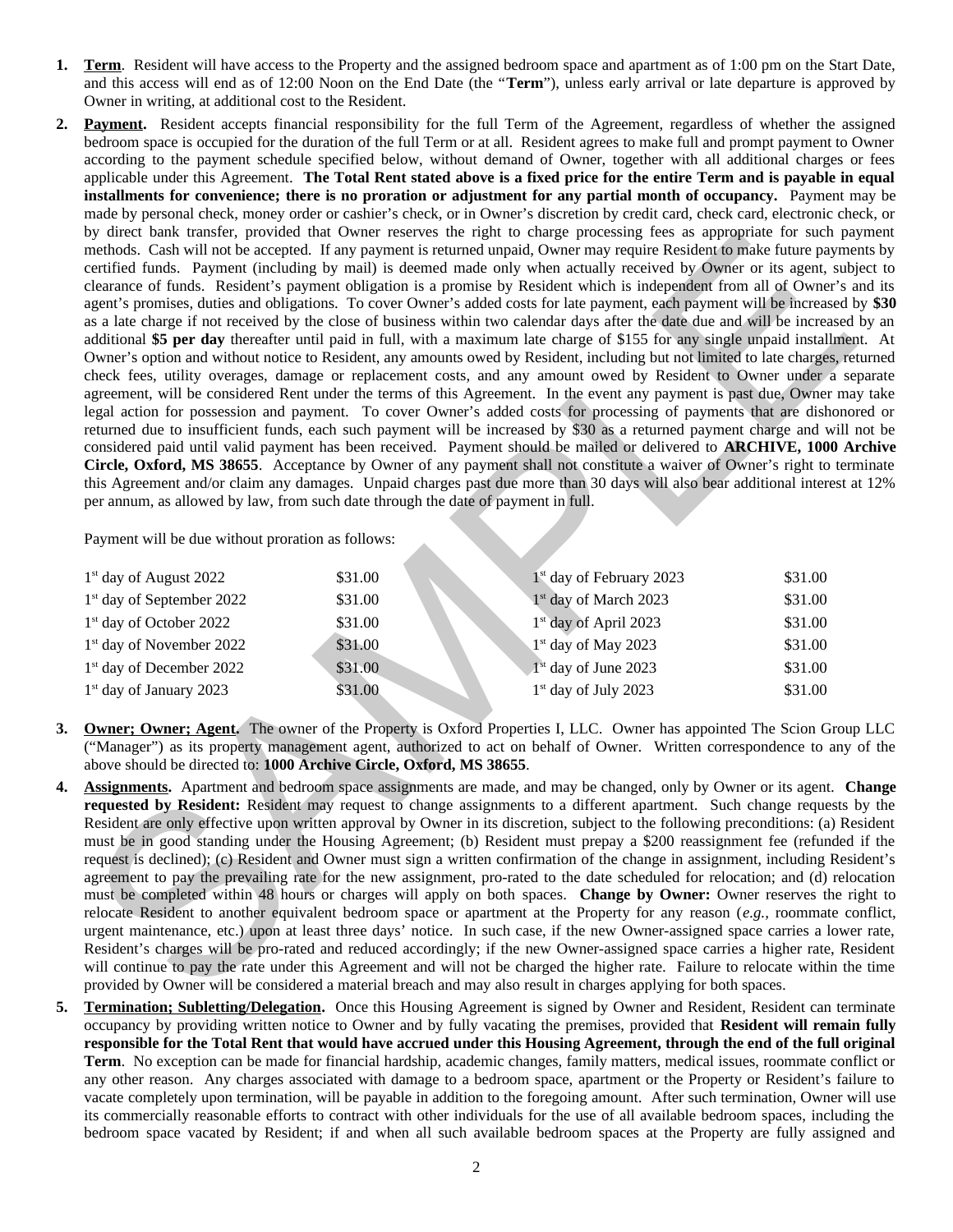occupied and no bedroom spaces remain vacant, Resident will receive a credit equal to the remaining charges that would have accrued under this Housing Agreement, prorated from such date through the end of the original term hereof, less a \$200 cancellation/marketing fee which is in addition to all other charges provided herein. Resident understands that due to the nature of student housing, successful mitigation is highly unlikely; therefore, Resident will be responsible for remaining scheduled rent, subject to potential credit for mitigation as described above, and Owner may apply all prepaid amounts (if any) toward Resident's obligation. Resident may not assign or transfer Resident's interest in this Agreement, or any part hereof, nor sublet Resident's right to use the Property, apartment or bedroom space, or any part thereof, nor provide keys to any other person. However, in Owner's sole discretion, Resident may delegate his or her right to use the Property to another person pursuant to Owner's approved delegation form, signed by all parties, if Resident is in good standing under the Agreement and pays to Owner a delegation fee of \$200.

- **6. Move-in; Inspection; Delay.** Before Resident may access or occupy the premises, all required administrative fees, other annual charges and all installments then due must be paid in full with cleared funds and guaranty requirements satisfied. Prior to Resident taking possession of the assigned bedroom space (and any re-assigned bedroom space), Resident will conduct an inspection of the assigned bedroom space and apartment and will note on the Check-In/Check-Out Inspection Report ("Inspection Report") any defects, damage or other conditions observed, if not already identified by Owner on such report; upon completion and approval by Owner, the Inspection Report will become part of this Agreement. At the time of move-out, Resident is encouraged to inspect the bedroom space and apartment with Owner's representative by making an appointment during business hours at least 48 hours in advance. Within three business days following Resident's move-out (or, as applicable, following the move-out of all residents of an apartment) at the termination of this Agreement, or within a reasonable time if Resident moves out without notifying Owner, Owner will note the then-present condition of the assigned bedroom space and apartment, including all appliances and fixtures, and any damages incurred and/or extraordinary cleaning deemed necessary by Owner or extraordinary wear as determined by Owner. Resident will promptly pay all costs of restoring the bedroom space and apartment to the same condition upon move-in, less normal wear. Resident acknowledges that except as provided in the Inspection Report, each bedroom space and apartment are being delivered in "as-is" condition, and Resident's acceptance of the assigned bedroom space and apartment at the beginning of the Term constitutes Resident's acknowledgment that the bedroom space and apartment and all fixtures are in good repair and condition. Owner will not be responsible for any damages or consequences suffered by Resident as a result of Owner's inability to timely deliver possession of the apartment or assigned bedroom space to Resident on the anticipated Start Date; in such event, the rent payable will be abated until Owner renders possession and such delay will not extend or decrease the term or change the End Date.
- **7. Utilities; Amenities.** The following utilities are included in the Total Rent set forth in this Agreement: **Internet access, water/sewer and trash disposal**. Resident will pay as additional Rent a pro-rata share (based on the number of actual contracted residents of the apartment) for the apartment's usage of **electricity**, applied pro-rata to any partial billing cycle. Resident will be responsible for his or her pro-rata share of electricity charges during the term of this Agreement, regardless of actual date of move-in or move-out. In connection with the administration of electricity billing during the term of this Agreement, Resident will pay prior to occupying the assigned apartment (or on the first electricity bill, at Owner's discretion), a single up-front billing service fee of \$54 (or alternately, at Owner's option, a service fee of \$4.50 per monthly bill) for administration, billing, overhead and similar expenses and charges incurred by Owner for providing utility allocations and billing services. Upon Resident's request, Owner will provide copies of applicable electricity bills. At Owner's option, to the extent permitted by law, Resident may be pre-billed for the estimated amount of charges for any electricity bills anticipated to be received during the final 30 days of the term or after the end of the term of this Agreement, calculated based on historical utility charges for the apartment and pursuant to applicable utility billing laws and regulations. As part of each electricity bill, Resident may be charged and agrees to pay promptly to Owner late payment fees and/or NSF fees, as may be applicable, in the amounts stated in paragraph 2 of this Agreement, as liquidated estimates of costs incurred in connection with the administration and collection of late payment. Owner may elect to use one or more third-party service providers for providing, billing and/or servicing utility accounts; Resident acknowledges that such third-party providers are not utility providers. Owner makes no representations and hereby disclaims any and all warranties, express or implied, with respect to any utilities provided, including but not limited to those warranties concerning merchantability and fitness for a particular purpose or use, whether made allegedly by Owner or its representatives or agents, whether in writing or otherwise, except as otherwise expressly stated in this Agreement, or in written documentation signed by the parties hereunder after the date hereof. Owner does not warrant or guarantee the protection of Resident's privacy during operation of utilities, that such utilities will satisfy Resident's requirements, or that the operation of utilities will be uninterrupted or error free. Resident acknowledges and agrees that neither Owner nor its affiliates, agents, employees or representatives will be responsible to Resident for any non-economic, consequential, incidental, indirect or special damages, including incidental, economic or punitive damages, arising from breach of warranty, breach of contract, negligence or any other legal ground of action, or by reason of the use, discontinuation or modification of any utilities or the termination of any utilities, whether arising from Resident's use of (or inability to use) utilities, or otherwise, even if Owner has been advised of the possibility of such damage. In the event that any utility service proves defective, or is discontinued or terminated, Owner's and Manager's entire combined liability and Resident's exclusive remedy will be limited to a reimbursement of the approximate cost of that utility, prorated by the day for each day the utility service proved defective, or was discontinued or terminated, for more than 24 hours. Resident agrees to indemnify, defend and hold harmless Owner and its employees, affiliates and agents, from any and all losses, claims, damages, expenses, other liabilities and causes of action of every nature, including attorney fees, which exage to the constraint the dentistic space of existent may access or occupy the premises, all required administrative fees, other<br>descendant the constraints that due must be pled in the visible chered that all respective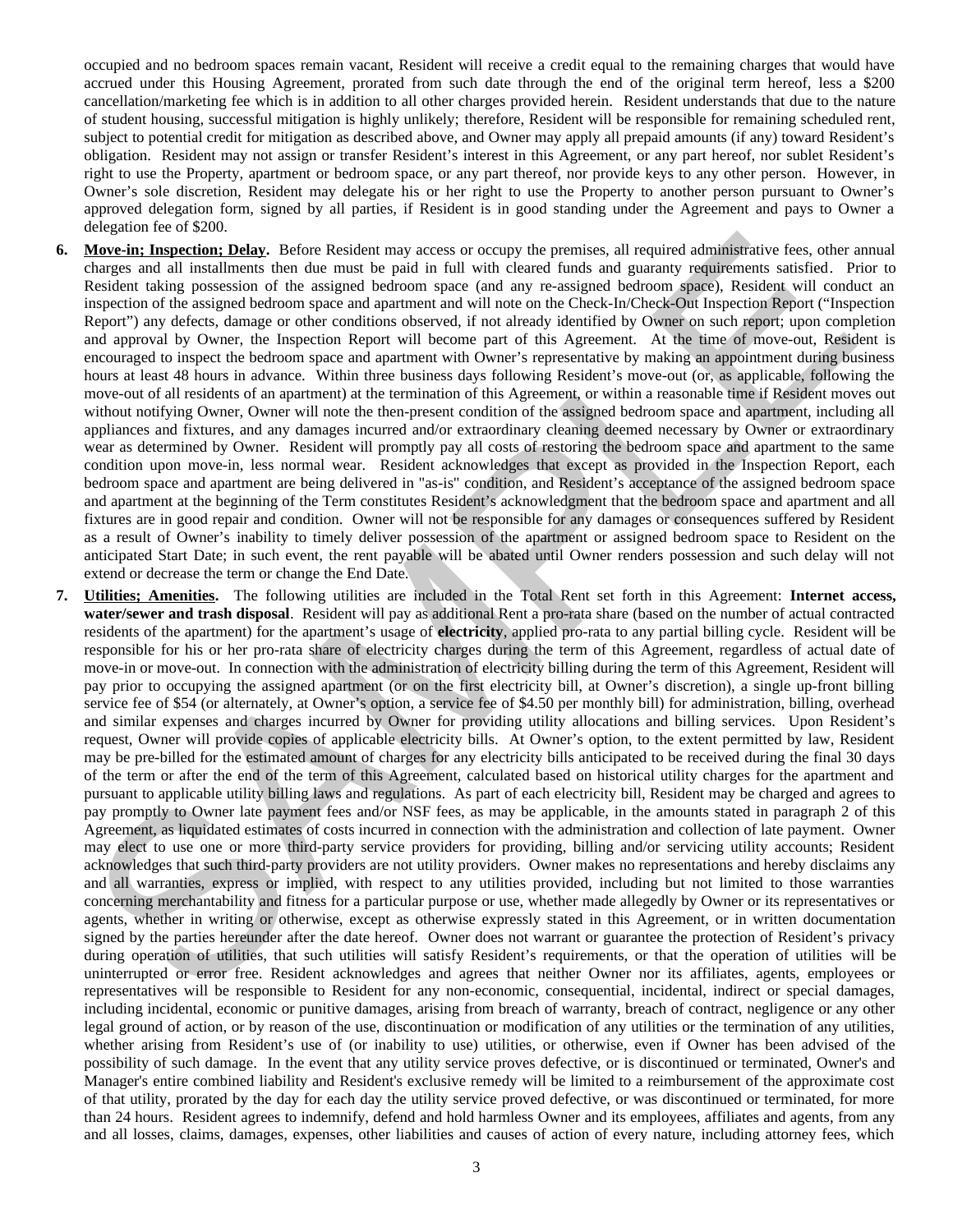arise, directly or indirectly, in connection with: (i) violation by Resident of any laws, ordinances, regulations or rules regarding the utilities; or (ii) illegal or inappropriate use of the utilities. Any damage or loss to any utility devices during Resident's occupancy will be charged to Resident (and the other resident in the apartment, as applicable) at the replacement cost. Management will establish schedules and policies for the use of recreation facilities, amenities and other common spaces. Owner may add, remove, close (temporarily or permanently), upgrade or modify any of the recreation facilities, amenities or common spaces in Owner's discretion, without notice or compensation; provided that if this Agreement expressly includes a separate Amenity Fee, Resident's sole remedy will be limited to a pro-rata credit of such Amenity Fee for the period a covered amenity is closed or fully unavailable.

- **8. Required Liability Insurance; Personal Property**. During the full term of the Housing Agreement, Resident agrees to obtain and maintain at Resident's expense a policy of personal liability insurance (i.e., renter's liability insurance) from a licensed insurance carrier in the United States, with coverage of at least \$100,000 per occurrence at actual replacement cost, covering Owner's losses of any kind arising from fire, smoke or water and caused by Resident's negligence and/or by Resident's animal. The liability insurance requirement and the existence or limits of any such insurance will not reduce or supersede Resident's obligations under this Housing Agreement, except to the extent Owner charges and Resident pays for a waiver of this insurance requirement as provided below. Resident is not obligated to purchase insurance from any specific provider and may arrange its own personal liability insurance policy from any insurer of Resident's choosing meeting the requirements of this paragraph, in which case Resident agrees to provide written proof of the required personal liability insurance coverage, including causing Owner and Manager to be listed as named interested parties on such insurance coverage, by mailing the proof of insurance to P.O. Box 18999, Atlanta, GA 31126-1399. Owner will provide instructions prior to move-in for submitting proof of insurance or purchasing a compliant insurance policy; Resident's failure to comply with these insurance requirements will be a breach by Resident with Owner reserving its remedies but will not give Resident any right of termination. If Resident fails or chooses not to provide sufficient proof of compliant personal liability insurance to Owner by the Start Date, or if Resident's insurance is cancelled during the term of this Housing Agreement, then Owner may, at its option, waive Resident's obligation to provide such insurance and obtain its own coverage in Owner's name for the same limited risks (up to \$100,000 per occurrence from fire, smoke or water damage caused accidentally by Resident's negligence and/or by Resident's animal) at Owner's expense; in such case, Resident agrees to reimburse Owner at the cost of \$12.00 per installment as additional Rent during the remaining term of this Agreement, of which Owner will retain \$5.00 per installment as an administrative fee and use the remaining \$7.00 per installment to procure such insurance for itself. This waiver is not insurance, does not release Resident from liability for other damage or causes and does not cover Resident's personal property. Owner strongly recommends that Resident maintain insurance covering Resident's personal property or belongings, which Resident may elect to purchase. Neither Owner nor any of its employees, representatives or agents assumes any liability, directly or indirectly, for loss or damage to the personal property of Resident or others by fire, theft or any other cause. Any personal property remaining in the bedroom space and/or apartment at the end of the Term or after earlier termination of this Agreement will be considered abandoned by Resident and may be disposed of by Owner at the risk and expense of Resident, with Owner maintaining a landlord's lien for unpaid rent as provided by law. Owner will not be liable or responsible for storage or disposition of the Resident's personal property. If there are multiple individuals comprising Resident, then all references to and obligations of Resident in this paragraph 8 will apply to each such individual, separately. and maintain at Resident's expense a policy of personal liainly incounnel (i.e., wenter's liaidly incompared through the state of the state of the state of the state of the state of the state of the state of the state of
- **9. Responsibility for Damage. Resident is solely responsible for any damage, defacement or loss within the assigned bedroom space. All assigned residents of an apartment are jointly and severally responsible for any damage, defacement or loss to common areas, other parts of the facility, fixtures or appliances, except for the portion of damages over \$100,000 where it is finally established that Resident or one or more other residents of the apartment were solely at fault for the entire loss, in which case such person(s) will be solely responsible.** Resident is fully responsible for the conduct of Resident's guests, visitors, licensees and invitees ("Guests"), including without limitation harm to individuals or damage or defacement of any part of the Property or its fixtures or property of third parties (including other residents) by such Guests.
- **10. Prohibitions.** Illegal drugs, firearms, weapons or explosives of any kind are strictly prohibited anywhere on or about the Property, including individual apartments and bedroom spaces (except government-issued service weapons carried by duly deputized law enforcement personnel). No gas or charcoal grill, nor any other open flame cooking or heating device, may be stored or used on any balcony, deck and/or patio at the Property or within 25 feet of any building, except permanently installed community grills provided by Owner. Resident will, and will cause Guests to: (a) comply with all federal, state, county and city laws, ordinances and/or regulations, including without limitation those relating to controlled substances and alcoholic beverages; (b) not act in any way that endangers the Property or the safety of any person, or that is intended to facilitate criminal activity; (c) not engage in disruptive conduct or allow any noise loud enough to be heard outside the apartment or in neighboring apartments assuming doors and windows were closed; (d) not place or keep any trash outside of the apartment, including on any balcony, deck or patio; (e) not damage, take or possess any property belonging to others without express consent; (f) not tamper or interfere with smoke detectors, sprinklers or fire alarms; (g) not injure the reputation of the Property or its residents, (h) not act or fail to act in any way that would cause an increase in the rate of insurance at the Property; (i) not engage in any activity which interferes with or decreases the use and enjoyment of the Property by other residents; and (j) otherwise obey the Community Policies and other rules applicable to the Property. Any single violation of any of the foregoing will be considered a material breach of this Agreement and will be good cause for immediate termination of the Agreement with all applicable charges due.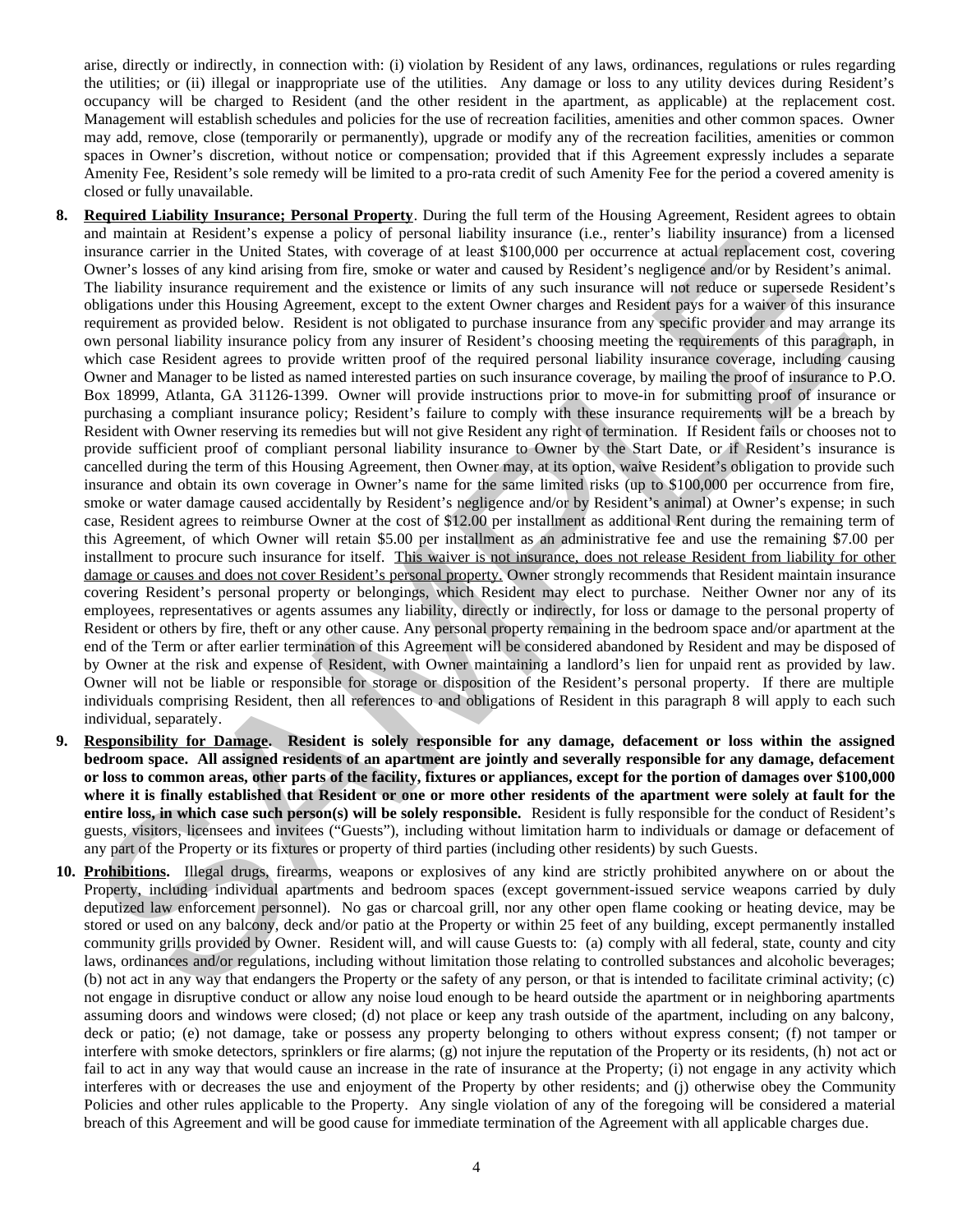- **11. Cleanliness and Safety; Entry.** Resident agrees to maintain the assigned bedroom space, the apartment and the common areas of the Property in a clean, safe and sanitary condition, to exercise all due care in the use of same, and to cooperate fully with the Property pest control program as requested. Resident will be responsible for the cost of treatment for bedbugs and similar pests to the extent Owner's pest control vendor reasonably determines that an infestation has originated within Resident's assigned space and during Resident's occupancy. Resident will place all trash in provided receptacles and will be responsible for the cost of cleaning the interior or exterior of the apartment if not kept in sanitary condition. When outdoor temperatures are below 40 degrees Fahrenheit, Resident will keep the apartment's heat turned on to prevent frozen or burst pipes, including during vacations. When outdoor temperatures exceed 85 degrees Fahrenheit, Resident will keep the apartment's air conditioning turned on and set to a reasonable temperature to prevent mold or mildew growth, including during vacations. Owner and its agents, employees and contractors may enter any apartment and bedroom space to perform routine maintenance, pest control, inspections, showings and other ordinary functions, provided that Owner will provide advance notice to residents of an apartment before such entry. Owner reserves the right to enter an apartment and any bedroom space without prior notice (including a passkey and/or disarming the alarm or other means of entry if locks have been changed) for emergency maintenance or repair purposes, or when there is reasonable cause to believe that a situation exists that could cause danger to life, safety, health or property. Owner may confiscate any item deemed to cause a danger and is under no obligation to pay compensation for or to return such items.
- **12. Residential Use; Pets.** The bedroom space and apartment may be used solely for private residential purposes and no other purposes. Resident may not carry on any business or other enterprise from the bedroom space or apartment, nor use any Ownerprovided Internet connections for business purposes. Resident may place no signs, placards or other advertisement of any character in the bedroom space or apartment, nor display anything in an apartment or bedroom space that is visible from outside the Property or the apartment. Resident may not store at the Property or connect to a Property electrical outlet any mobility device owned by a third party. Pets are permitted in or about the Property only in specified building areas as Owner may in its discretion permit, in each case only following Owner's signature on a Pet Addendum for a single dog or cat per designated apartment, which requires payment of a mandatory fee. All other pets are prohibited anywhere at the Property, except fish in small tanks to the extent approved by Owner in its sole discretion. Violation of the pet policy will subject Resident to deepcleaning and daily administration fees in Owner's discretion and may be considered as a termination of this Housing Agreement by Resident with fees due and accelerated (to the extent permitted by law) as provided in paragraph 5.
- **13. Guests; Occupancy Limits.** No more than one person may occupy a bedroom space, except for minor children for whom the Resident is the parent or legal guardian (further subject to apartment occupancy limits), with Owner's consent and with consent of apartment-mates as applicable. If Resident desires to have an Overnight Guest (any person staying in the Resident's assigned bedroom space or apartment for more than three total nights in any 30-day period), then Resident must register the Overnight Guest(s) with Owner. Resident may not have Overnight Guest(s) for more than three consecutive nights, nor for more than six total nights in any 30-day period. In the event any unregistered or unauthorized Overnight Guest(s) are identified to be in or using an apartment or bedroom space, Owner may assess against the Resident a fee of \$60 per night, in addition to the right of Owner to declare Resident in material breach of this Agreement and pursue other available remedies. Although Resident may have Guests from time to time, Owner reserves the right to restrict the number of persons permitted in or about an apartment at any time in Owner's discretion, to protect safety and the quiet enjoyment of other residents. Guests may park only in designated guest parking areas, if any, and no Guest's vehicle may remain at the Property for more than three days. and the main validary and the both that Ocean will provide between ontain entailes at an example, the main validary in the main validary in the main validary and the main validary in the main validary and the main validar
- **14. Parking.** Owner grants to Resident one non-exclusive, undivided limited permit to use any one marked non-reserved, nonhandicap parking space (or, if Resident has selected the "Reserved parking" option on page 1 of this Agreement with a corresponding rate, then a designated reserved parking space) in the Property's parking lot, for the sole purpose of parking one personal, non-commercial vehicle, and for ordinary access to and from such parking facility over marked driveways. The parked vehicle must be properly registered and licensed and may not create a safety hazard. Vehicles improperly parked or appearing abandoned may be towed at the vehicle owner's expense. This paragraph creates a limited use license and not a bailment. Resident assumes all risk and responsibility for damage to the vehicle and any personal property contained in it, and the vehicles or other personal property of others, in connection with any use of parking areas. Unauthorized or improperly parked vehicles will be towed at the risk and expense of the vehicle owner. Owner is not responsible for any damage to vehicles or property contained in vehicles. Owner reserves the right to revoke or restrict parking rights in the event Resident violates this paragraph or the Agreement.
- **15. Smoking. ARCHIVE is an entirely smoke-free facility.** Smoking or vaping inside any apartment, hallway, elevator, breezeway, stairwell, balcony, patio or other indoor or adjacent area by Resident or his or her guest(s) is prohibited. In the event that Resident or any guest smokes, burns candles, burns incense or engages in any other activity which could result in particles and/or smoke which tend to cause staining or odor on walls, carpets or other portions of the premises, a persistent odor in the apartment that necessitates ductwork cleaning or the removal of carpet and padding despite an apparent clean appearance, all such damage and repair cost will be considered extraordinary damage beyond normal wear and tear and is the responsibility of the Resident. Therefore, Resident agrees that **any** smoking in an apartment will subject the residents to a collective minimum deepcleaning fee of \$250, plus any additional costs of cleaning or repair in connection with smoking or other smoke-related damage, in addition to Owner's other remedies for breach of this Agreement.
- **16. Maintenance, Alteration and Repair**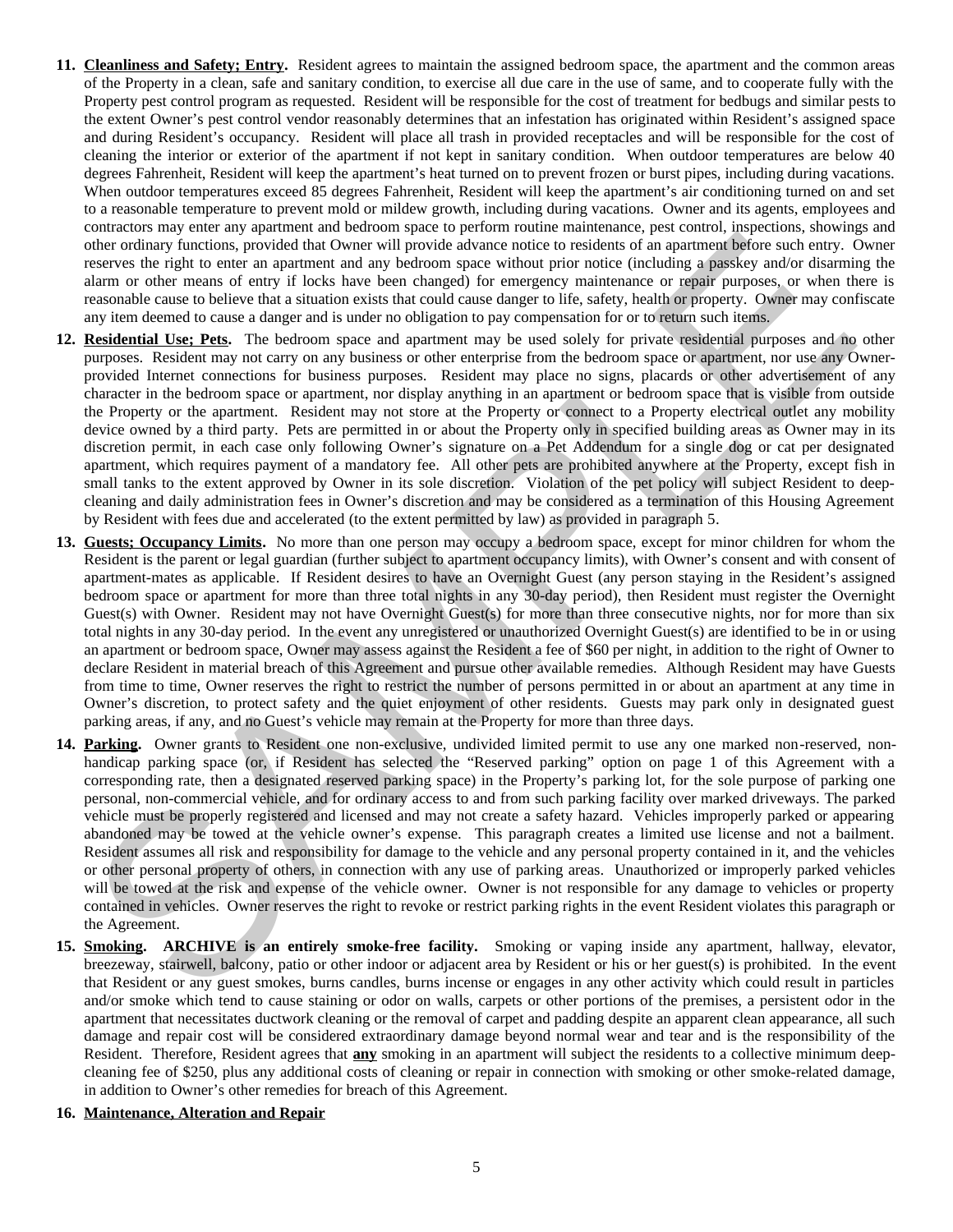- (a) Resident is responsible for and agrees to take good care of the premises, fixtures and all common areas. Resident may not remove any of Owner's property and will not perform any repairs, upgrades, painting, wallpapering, electric changes or other alterations of the premises without prior written consent from Owner. Resident will be responsible for damage from waste stoppages caused by foreign or improper objects or improper use in lines serving bathrooms, damage to fixtures, appliances, doors, windows, screens, damage from water faucets left on or from doors left open, and repairs or replacements to alarm devices necessitated by misuse or damage by Resident and/or guests. Extraordinary appliances or furnishings such as satellite dishes, hot tubs, pool tables, water beds or high utility-consuming devices may not be installed or placed on the premises or anywhere at the Property without Owner's prior written consent, in its sole discretion.
- (b) In the case of a malfunction of any utilities or damage by fire, water or similar cause, or any water leak, suspected mold or microbial growth, electrical problem, broken glass, broken lock or any other condition that Resident reasonably believes poses a hazard to health and safety, Resident must promptly notify Owner in writing. Owner will act with reasonable time and diligence in making repairs and reconnections; Resident may not withhold or reduce payment of rent or other charges during such time. Maintenance and repair requested by Resident will generally be performed between 8am and 8pm, unless the work is considered an emergency, in which case work may take place at any time. Owner may temporarily disconnect equipment or utilities to avoid property damage and/or to perform repairs requiring such interruption, in Owner's sole discretion. Owner will not be liable for any inconvenience, discomfort, disruption or interference with Resident use of the premises because of ongoing repairs, alterations or improvements to the Property or any apartment.
- (c) Following move-in, Resident is responsible for providing and changing all light bulbs and batteries (for smoke detectors and remote controls) in the assigned apartment. A written maintenance report requesting assistance in changing these items may be submitted for maintenance staff assistance, with extra charges payable by Resident as applicable per Owner's published rates. From time to time, maintenance staff may enter the assigned apartment with or without notice to inspect and change furnace filters and to provide pest control.
- **17. Management; Community Policies.** Owner may retain employees and management agents from time to time to manage the Property, and Owner's agent may retain other employees or contractors. Resident, on behalf of himself or herself and his or her Guests, agrees to comply fully with all directions from Owner and its employees and agents, and the rules and regulations (including all amendments and additions thereto, except those that substantially modify the Resident's bargain and to which Resident timely objects) as contained in this Agreement and the Community Policies of the Property. **The Community Policies are available at http://archiveoxford.com/policies.pdf or on request from the management office and are considered part of this Agreement.**
- **18. Breach by Resident.** Upon any breach by Resident of this Housing Agreement or a prior agreement between Resident and Owner or its affiliates, including community policies, Owner may without separate demand or notice except as provided by law, and in addition to other lawful remedies, do any one or more of the following: (i) collect any charge under this Housing Agreement or community policies, including reimbursement for costs of collection; (ii) terminate this Housing Agreement and/or Resident's right to occupy the premises, and/or institute an action for eviction; (iii) sue to collect all past due charges and/or unpaid rent and other charges which would become due through the End Date or until the bedroom space and all other bedroom spaces at the Property have been filled, with recovery by Owner of any discrepancy in rent rate and any expense incurred in obtaining the new resident contract; (iv) report any information to credit reporting agencies. Without limitation, Owner may terminate this Agreement for non-payment of rent or other charges, or upon any conduct by Resident that is prohibited by or in breach of this Agreement, or if, in the reasonable judgment of Owner, continued residency will or may be detrimental to the educational process or the health, safety and/or welfare of the other residents of the Property or any of the Property's personnel. Upon any termination as described in this paragraph, Resident: (a) must fully vacate the bedroom space and apartment (including removing all personal belongings) within the time provided in the written notice given by Owner, and will have no further use of or access to the Property, the assigned apartment or bedroom space; and (b) will be fully responsible for all rent and other charges as if the Agreement had been terminated by Resident as described in paragraph 5. Owner's termination for breach will not limit its claim for damages resulting from Resident's breach. Owner's acceptance of rent or other payment following notice to vacate or during the pendency of a legal action will not waive or diminish Owner's rights under this Agreement or law unless separately and expressly agreed by Owner. metrolan growin, electrical probable. In these plass, howevel lock or any other consisten may be a statistical probable plass and may be a statistical probable plass and may be a statistical probable may be a statistical m
- **19. Assumption of Risks; Liability.** Resident ASSUMES ALL RISKS associated with use of the Property, and to the full extent permitted by law, agrees to hold harmless, release, defend and indemnify Owner and its affiliates, members, partners, officers, agents, management company and its and their respective employees ("Released Parties") from all loss, liability and/or claims for injury, illness or death to persons or damage or theft to property arising in whole or in part from: (i) the negligent acts, omissions or intentional wrongdoing of Resident or his/her Guests; or (ii) the use, occupancy, presence at or other interaction with the Property or any part or contents thereof by Resident or his or her Guests, including without limitation those injuries and damages caused by a Released Party's alleged or actual negligence or by breach of any express or implied warranty. The Released Parties will not be liable for injury, damage or loss caused by criminal conduct of other persons, including theft, assault, vandalism or other acts of third parties. Resident agrees to indemnify each Released Party for any injuries to Resident or any Guest or other person or property that arises in connection with occupancy or use by Resident or any Guest of Resident. Resident further agrees to reimburse, indemnify and hold harmless Released Parties from any and all claims, lawsuits, actions, costs, damages (including liquidated damages as specified) or losses, including reasonable attorneys' fees and costs and expenses, that a Released Party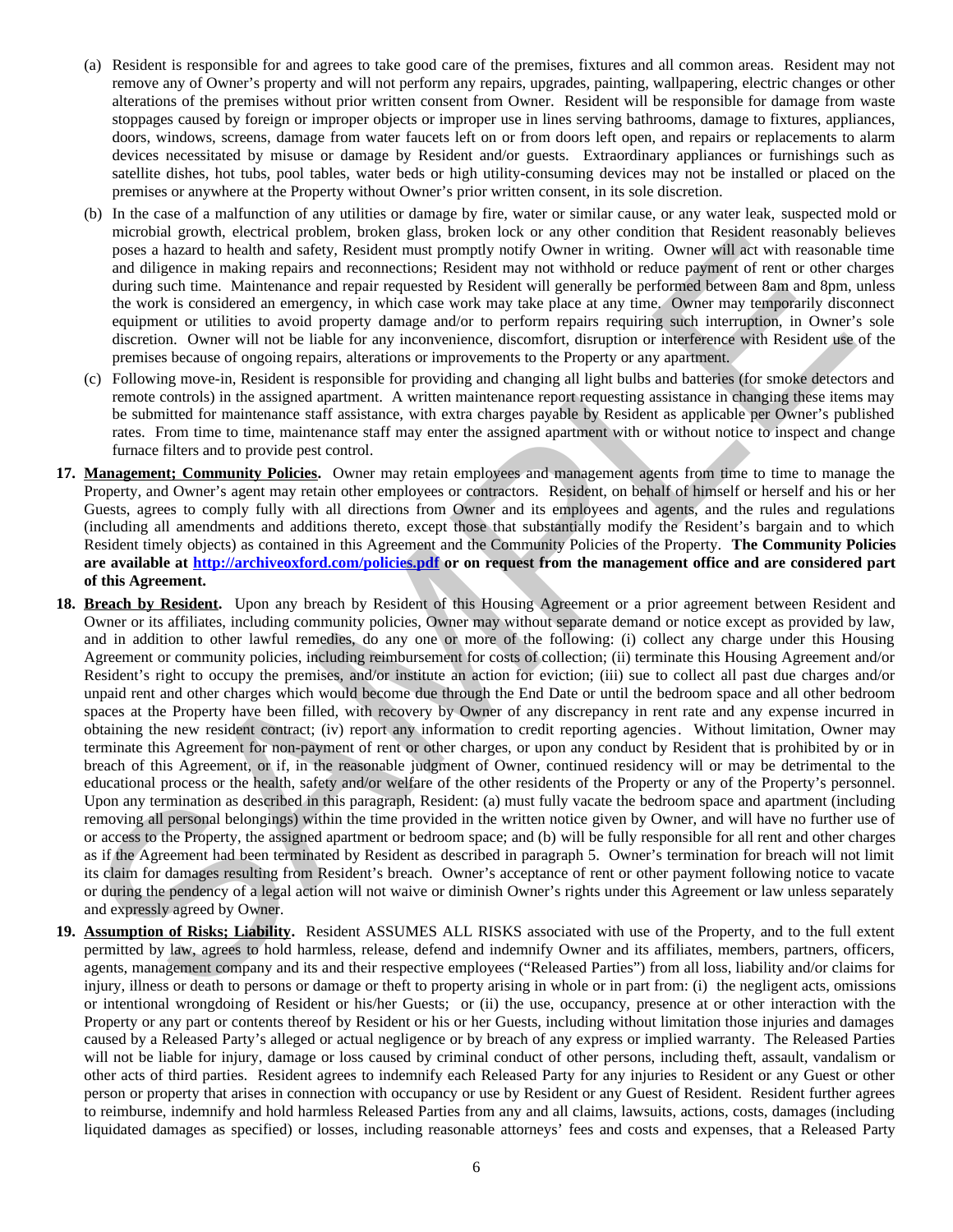incurs or may incur as a result of any breach of this Agreement by Resident. The forgoing will be binding to the fullest extent permitted by law.

- **20. Safety Precautions.** Resident acknowledges that neither Owner nor any of its agents, employees or representatives has made any representations or warranties, either written or oral, concerning the safety of the Property, the bedroom space or any apartment, or the effectiveness or operability of any security devices or safety, health or security measures at the Property, the bedroom space or any apartment. Resident acknowledges that Owner neither warrants nor guarantees the safety or security of residents or their Guests against any criminal or wrongful acts of third parties. Resident and his or her Guests are responsible for protecting their own respective person and property and hereby release Owner and its agents, employees and representatives for any and all damage to person and property. Owner's safety measures are neither a warranty of safety nor a guaranty against crime or of a reduced risk of crime. Resident acknowledges that security devices or measures may be changed or removed by Owner without notice or compensation, and/or may fail or be thwarted by criminals or by electrical or mechanical malfunctions. Therefore, Resident acknowledges that he or she should not rely on such devices or measures and should take steps to protect himself or herself and his or her existing property notwithstanding these devices. Resident agrees to immediately notify Owner's representative of any malfunctions involving locks and life-safety building components. Should Resident become seriously injured or imperiled at the Property, Resident authorizes Owner and its agents to call 911 Emergency at Resident's expense, without legal obligation to do so.
- **21. Abandonment.** If the assigned bedroom space or an apartment is abandoned or Resident's right to use them has been terminated, Owner may, without notice, secure the bedroom space and/or apartment with new locks, store or dispose of any personal property left in the bedroom space or apartment by Resident or Resident's Guests, and re-assign the bedroom space and/or apartment to others for use. Any such abandoned property or personal possessions shall be stored and disposed of by Owner as provided by law. Owner, in its sole reasonable discretion in accordance with applicable law, will determine when a bedroom and/or apartment is abandoned, which may take into consideration any one of the following: the removal of personal property from the bedroom space other than in the usual course of continuing use, the failure to pay housing charges or other charges, discontinuance of any utility service, and failure to respond to any notices, phone calls, or correspondence from Owner or its representatives.
- **22. Vacating at End of Term; Renewal. This Agreement does not automatically renew, and Owner is not obligated to renew it.** Owner reserves the right to contract with others for the premises at any time, for occupancy commencing after the End Date. Upon termination or expiration of this Agreement for any reason, Resident will immediately vacate and relinquish the bedroom space and entire apartment, and all of Owner's fixtures, in a clean and sanitary condition, including removing all trash. Resident will pay all utility and service bills to the bedroom space and apartment (except those provided by Owner as specified above) and cancel all utility accounts in the name of Resident. Resident will return to Owner all keys issued to Resident by Owner. If all keys issued to Resident are not returned promptly to Owner, Resident will pay all costs associated with re-keying or reprogramming locks for the bedroom space and/or apartment, along with the cost of key replacement. If Resident fails to vacate the bedroom space and apartment by the end of the Term or upon earlier termination of the Agreement, Resident will pay agreed holdover charges equal to three (3) times the daily pro-rated housing charges during the Term (but not more than the amount provided by law), plus associated expenses, including attorneys' fees. In no event after termination or expiration of this Agreement will it be deemed to be renewed or extended. related rate et cannot according that security are sent in some that many account the principal of reduction and the state of the state of the state of the state of the state of the state of the state and the state of the
- **23. Renewal of Residency**. If this Housing Agreement is a renewal of Resident's residency at the Property to follow the expiration of another valid agreement with an End Date that is no more than one day earlier than the Start Date of this Housing Agreement, then: (a) the Start Date of this Housing Agreement will be deemed to take place simultaneously with the expiration of the prior agreement, so that this Housing Agreement begins immediately upon the expiration of the term of the prior agreement; and (b) if Resident is assigned by Owner to a different apartment or bedroom for the new term under this Housing Agreement, Resident agrees to relocate promptly to the newly assigned space and to relinquish occupancy of the prior space on the date specified by Owner.
- **24. Casualty Loss.** If in Owner's reasonable judgment the premises or the Property is materially damaged by fire or other casualty, Owner may terminate this Agreement within a reasonable time after such determination, by written notice to Resident, in which case Owner will refund prorated, pre-paid rent and all deposits less lawful deductions unless Resident and/or Resident's guest(s) caused the casualty, in which case all funds on account will be applied to all applicable charges related to the damages and Resident will be responsible for the balance of all charges for repairs. If following a fire or other casualty Owner does not elect to terminate this Agreement, Owner will rebuild the damaged areas within a reasonable time, and during such reconstruction, Resident will be provided a reasonable rent reduction for the unusable portion of the premises unless Resident and/or Resident's guest(s) caused the casualty.
- **25. Guarantor Information, Notice.** Owner reserves the right to notify any Guarantor of any action taken or notice given with regard to Resident under this Agreement. If Resident or Guarantor has supplied information by means of an application for residency, guaranty of payment or other documentation, Resident and Guarantor, as the case may be, represent that such information is true and correct and given voluntarily and knowingly. Owner and its management agent reserve the right to release any such information and/or Resident's account history to law enforcement, government officials, lenders and prospective purchasers of the Property, or to the court in any legal proceeding.
- **26. Use of Likeness**. As part of the consideration for this Housing Agreement, Resident authorizes Owner and its affiliates to make photographs and video recordings of Resident in community and resident amenity areas, and irrevocably grants Owner and its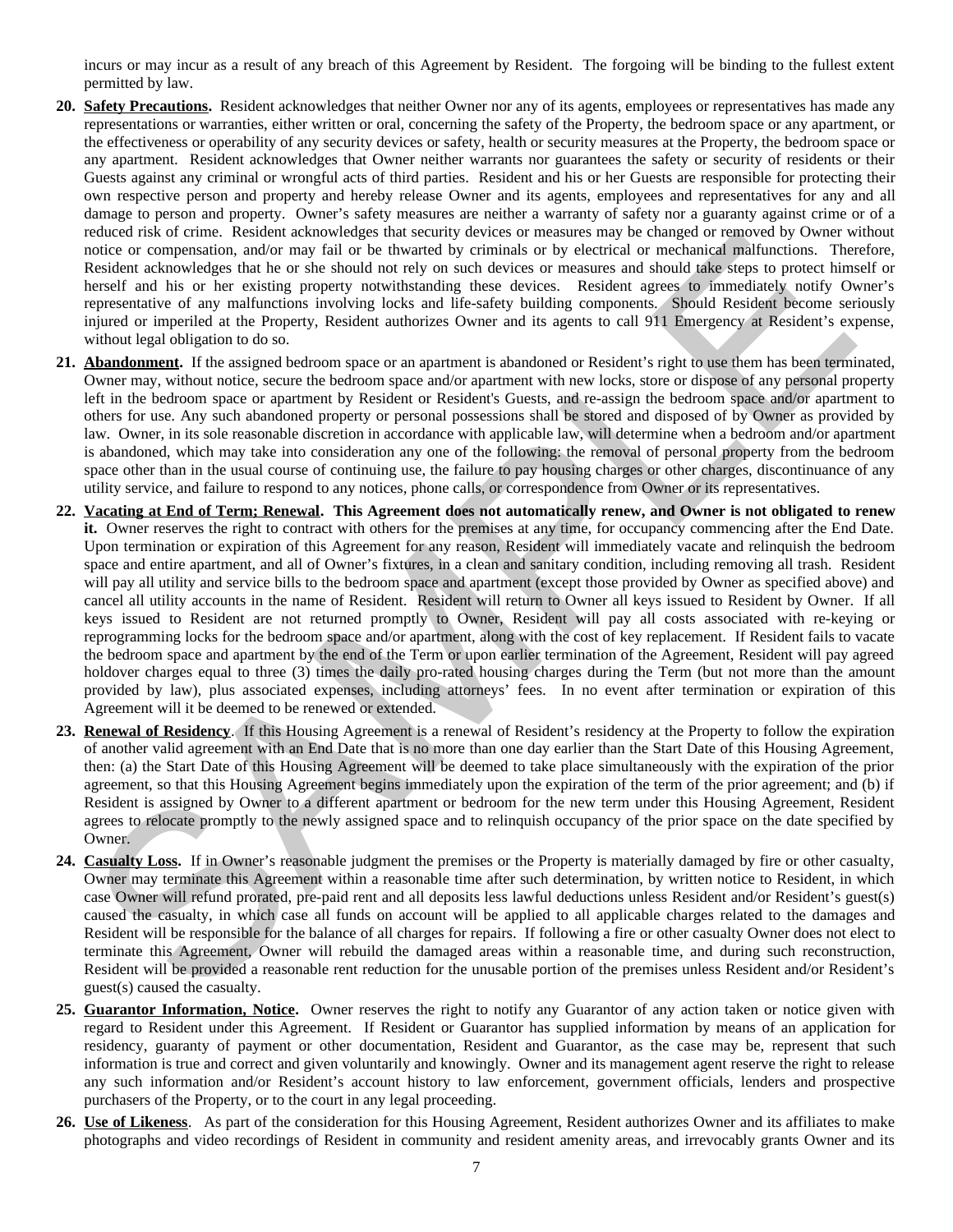affiliates a royalty-free license to use Resident's image and likeness for all lawful purposes, including promotional purposes in advertising, video, web, social media and other formats.

**27. Multiple Bedroom Spaces.** If this Housing Agreement expressly identifies more than one bedroom space in a multi-bedroom apartment as assigned to Resident on page 1, then: (a) references to a "space" or "spaces" will be deemed to refer to all of the spaces assigned to Resident, or to the entire apartment if all of the bedrooms in an apartment are assigned to Resident; and (b) if Resident is assigned fewer than all of the bedroom spaces in an apartment, use of common areas will continue to be shared with other residents of the apartment and any calculation of Resident's share of any charges assessed pro rata to all residents of an apartment will be made by dividing the number of bedroom spaces assigned to Resident by the total number of occupied bedroom spaces within the apartment.

## **28. DISPUTE RESOLUTION; MANDATORY ARBITRATION; CLASS-ACTION WAIVER.**

- (a) Claims Subject to Arbitration. Except as expressly provided below, the parties agree that to the fullest extent permitted by applicable law, any dispute arising out of or relating in any way to this Agreement or a similar prior agreement, the Property or the relationship between Resident and Owner or Manager (including matters occurring prior to the date of this Agreement and disputes also involving third parties) (collectively, "Claims") will, at the election of either party, be resolved by arbitration, including any dispute about arbitrability, such as scope and enforceability.
- (b) Arbitration Process. Any arbitration will be conducted pursuant to the applicable rules (the "Arbitration Rules") of the American Arbitration Association, as modified herein, to the extent such modifications are not prohibited by the Arbitration Rules. The arbitration will be conducted in Oxford, Mississippi. The parties will select a single arbitrator, but in the event that the parties are unable to agree, the arbitrator will be appointed pursuant to the Arbitration Rules. The arbitrator will be a practicing attorney with significant expertise in litigating and/or presiding over cases involving the substantive legal areas involved in the dispute. The parties to the arbitration will not request, and the arbitrator will not order, that any discovery be taken or provided, including depositions, interrogatories or document requests, except to the extent the amount in controversy exceeds \$50,000. The arbitration will be concluded within three months of the date the arbitrator is appointed. The arbitrator's findings, reasoning, decision, and award will be stated in writing and based upon applicable law. Judgment on the arbitration award may be entered in any court having jurisdiction. In the event that the arbitration results in an award which imposes an injunction or contains a monetary award in excess of \$100,000, the award will be reviewable on appeal initiated by filing notice of appeal with the AAA office within 30 days of the award, governed by the AAA Optional Appellate Arbitration Rules and conducted by a panel of three new arbitrators, ruling by majority, under the procedure for appointment from the national roster of arbitrators. Unless the applicable Arbitration Rules require otherwise, arbitration fees and costs will be shared equally by the claimant(s) and respondent(s), respectively, in any arbitration proceeding. Should the AAA be unavailable, unable or unwilling to accept and administer the arbitration of any claim under these arbitration provisions as written, the parties will agree on a substitute arbitration organization, such as JAMS, that will enforce the arbitration provisions as written. *Because this Agreement memorializes a transaction in interstate commerce, the Federal Arbitration Act governs the interpretation and enforcement of these arbitration provisions. More information about arbitration, including the Arbitration Rules, is available at www.adr.org or by calling 1-800-778-7879.* **IDSECTE RESOLUTION: ADAIDED AREA TRANSPORT AREA TRANSPORT AND HOW ELLES-MOTION: A CHAINER AREA TRANSPORT ARE AND ACTUAL ARE SERVER AND ANNOUNCED ARE AND ACTUAL ARE SERVER (AND AND ALLES ARE AND ALLES ARE AND ARE AND ARE**
- (c) Claims Excluded from Arbitration. The following matters will not be subject to arbitration but will instead be adjudicated in the courts of Lafayette County, Mississippi or such other court in which jurisdiction and venue are proper: (a) an action for possession or for injunctive remedies provided under applicable landlord-tenant laws or to enforce intellectual property rights; (b) a suit by Owner or its assignee for collection of amounts owed by Resident under this Agreement; and (c) any claim or dispute for which applicable law (as determined by a binding court decision) or the applicable arbitration rules do not permit arbitration and require adjudication in a specific civil court. Matters within the jurisdiction of an applicable small claims court may also be brought in that court in lieu of arbitration.
- (d) Right to Opt Out of Arbitration. RESIDENT MAY OPT OUT OF THE FOREGOING ARBITRATION PROVISIONS BY SENDING EXPRESS WRITTEN NOTICE (VIA CERTIFIED US MAIL OR RECOGNIZED COURIER SERVICE) ELECTING TO OPT OUT OF ARBITRATION PROVISIONS, WITHIN 30 DAYS OF RESIDENT'S EXECUTION OF THIS AGREEMENT, to: The Scion Group, Attn: Legal Department, 444 N. Michigan Ave., Suite 2600, Chicago IL 60611. Resident will continue to be bound by any other arbitration provision Resident did not out opt of.
- (e) Applicable Law; Attorney Fees. All claims and disputes, including those adjudicated in arbitration or in court, will be governed by the internal laws of the State of Mississippi with respect to contracts made or events occurring therein. Unless prohibited by applicable law, the substantially prevailing party in any dispute between the parties (including in arbitration) may recover their reasonable costs and fees incurred in connection with such matter, including reasonable attorneys' fees.
- (f) Class Action Waiver. **THE PARTIES AGREE THAT ANY CLAIMS WILL BE ADJUDICATED ON AN INDIVIDUAL BASIS, AND EACH WAIVES THE RIGHT TO PARTICIPATE IN A CLASS, COLLECTIVE, PAGA, OR OTHER JOINT ACTION WITH RESPECT TO THE CLAIMS.**
- (g) Waiver of Jury Trial. **THE PARTIES KNOWINGLY AND VOLUNTARILY WAIVE ANY RIGHT TO A JURY TRIAL FOR CLAIMS NOT SUBJECT TO ARBITRATION, WHICH WILL BE ADJUDICATED BY A JUDGE ONLY.**
- (h) Severability and Survival. To the extent any provision of this paragraph 28 is found to be unenforceable, it will be severed so the parties' intent to arbitrate will survive and arbitration will proceed without such provision; provided that if the class-